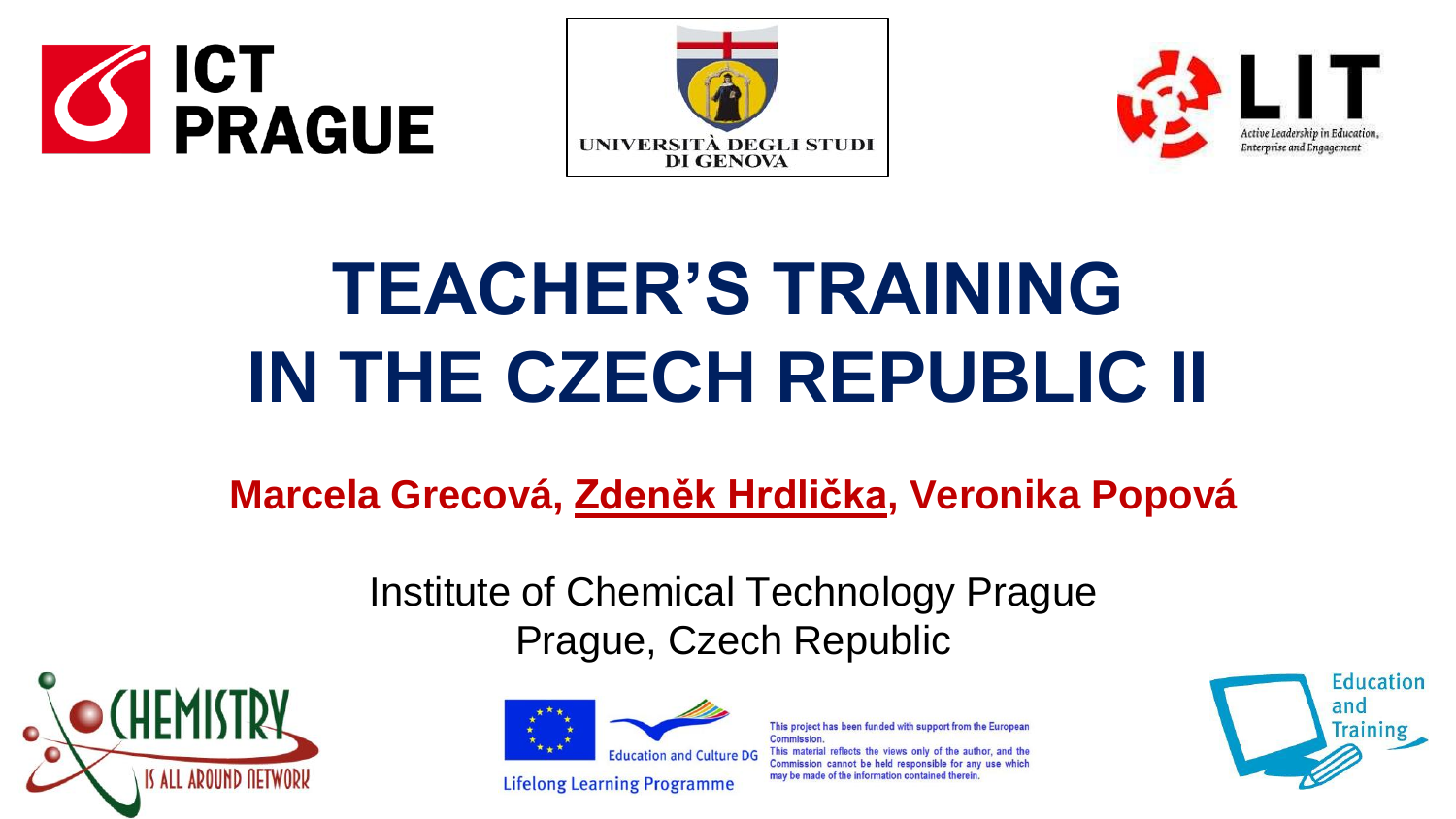# **Pre-service training**

- Pre-service training (undergraduate education system) is currently very fragmented.
- Graduates of high quality are becoming increasingly rare, and the best ones often end up in other professions. This affects the quality of education.
- There are various ways to become a certified chemistry teacher. Possible ways to obtain teaching certification follows:

### **Option 1**

- Bachelor degree: Pedagogical-psychological preparation, inspection of classes, basics of natural sciences.
- Master degree: Development of natural sciences knowledge. The emphasis is put on teachers' competencies.

#### **Option 2**

- Bachelor degree: Focus on science (one or two areas), pedagogy as an optional subject only.
- Master degree: Follows the bachelor's degree and develops it, inclusion of teaching focus.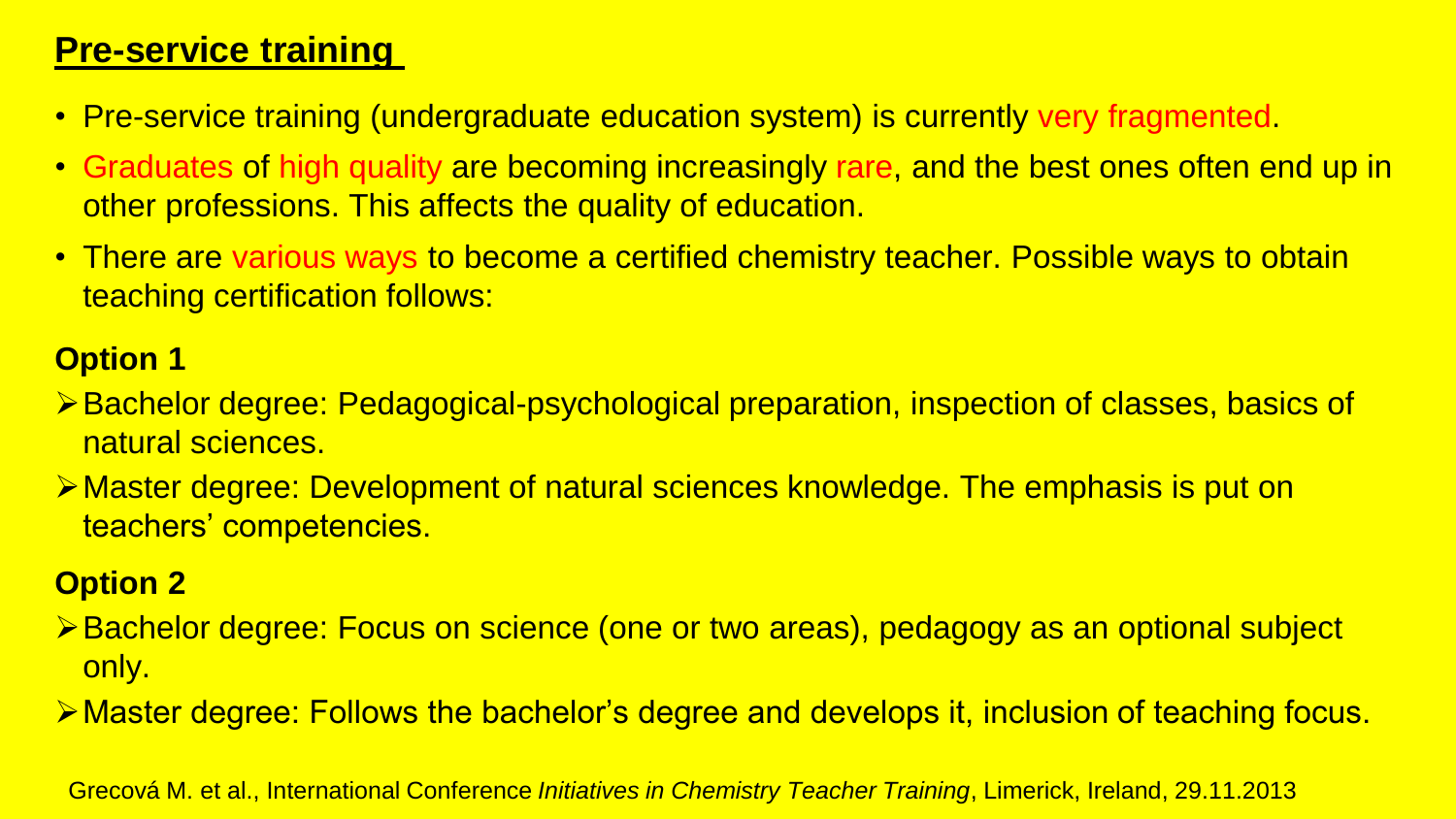#### **Option 3**

Bachelor degree: only of non-teaching character, focused solely on science.

Master degree: focused on teaching subjects and teaching experience.

#### **Option 4**

*very different from the previous ones, designed for chemistry graduates who decide to become a chemistry teacher*

- **First they study a non-teaching master study program.**
- $\triangleright$  It is followed by a further bachelor program focused on methodology of chemistry and pedagogical-psychological basics.

### **Option 5**

*very unusual but possible way* 

- **Exachers at vocational schools can gain their teaching certificate by studying for a bachelor** degree after finishing their secondary school of chemistry .
- There they obtain teaching basics and further develop their professional knowledge.
- **They become so called 'masters' at vocational schools.**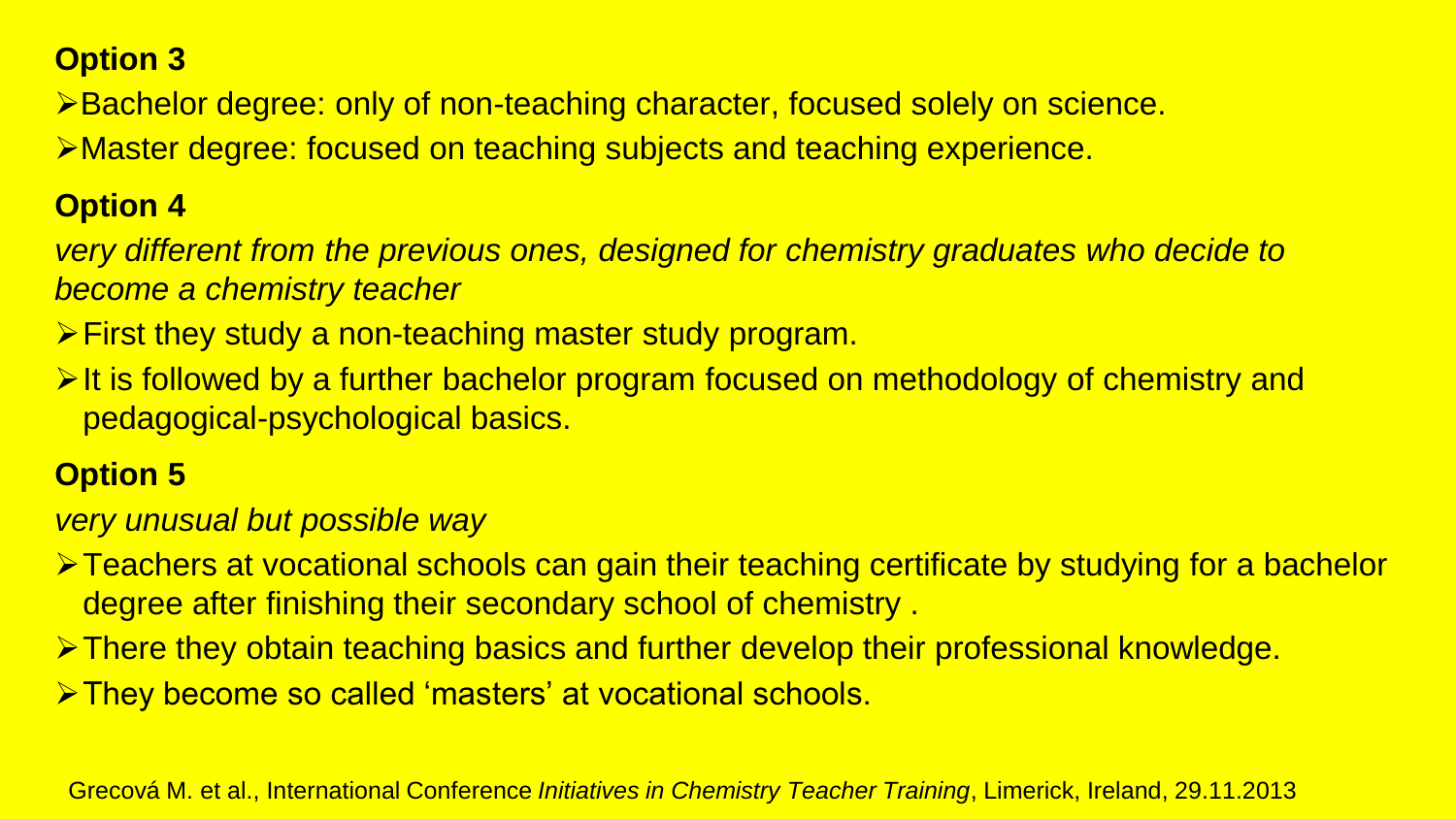- The requirement for becoming a teacher is graduation from a university (master degree), but reality often leads directors of schools to recruit teachers without proper approvals, and sometimes without a university degree.
- Graduates of different universities can differ significantly in their knowledge, skills, teaching experience and motivation for their work.
- The creation of a standard of teaching profession is the aim of a special project under the Ministry of Education, Youth and Sport *"National programme of education development in the Czech Republic".*
- As an example of good approach we can mention the project *"Innovation of professional preparation of prospective chemistry teachers"* at Palacký University in Olomouc.



 $\triangleright$  The aim is to allow prospective chemistry teachers to be in close contact with pupils at primary and secondary schools, through management of student's projects directly in chemistry lessons, tutoring laboratory lessons, organizing Olympiad in chemistry etc.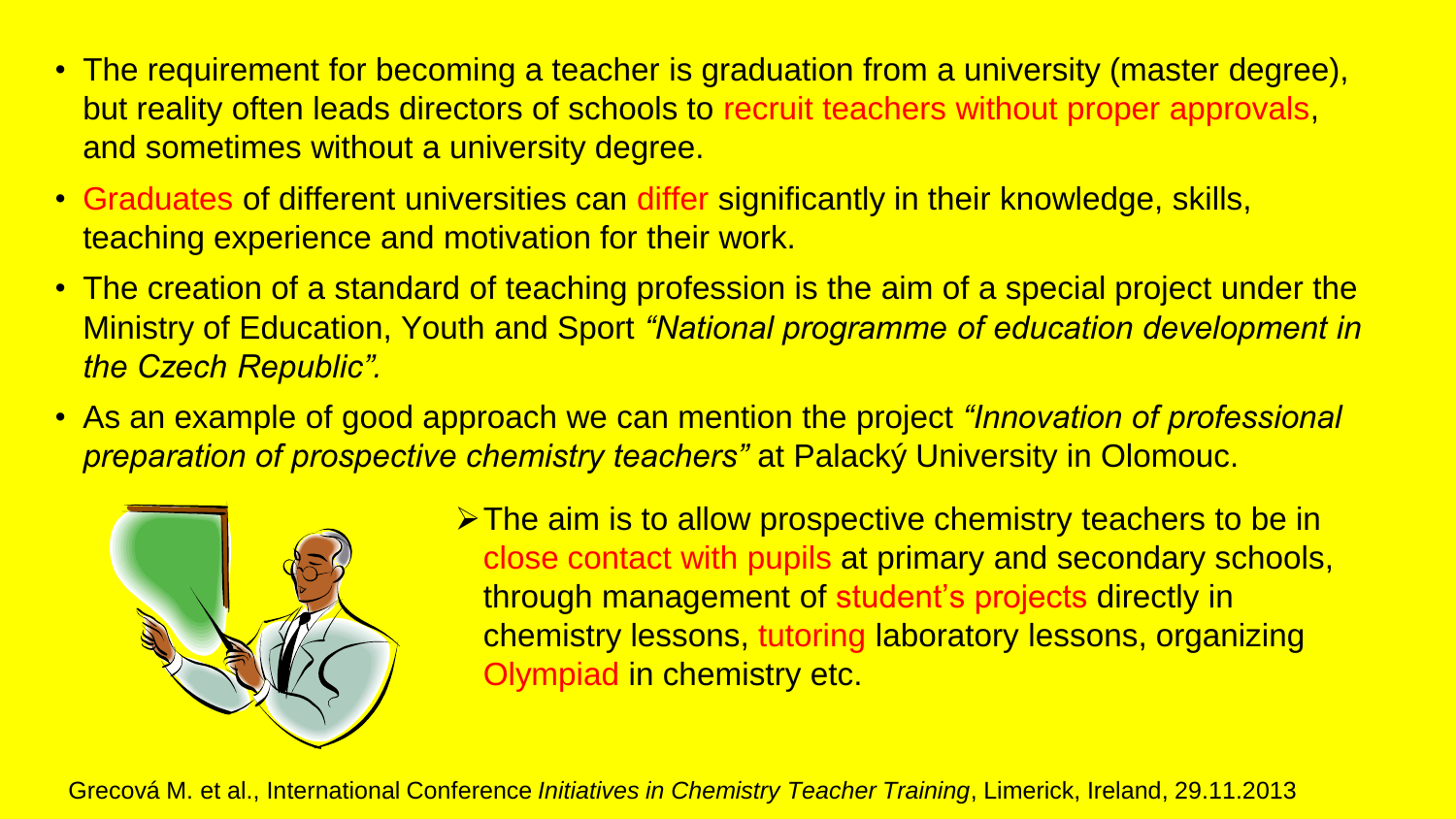# **In-service training (LLL)**

#### **Questionnaire to determine teachers' views in practice**

usefulness and availability of activities for teachers, what achievements and difficulties in LLL they experienced,  $\triangleright$  what would they like to change in practice.



The questionnaire was given to 150 teachers (78 returned) attending Summer school for chemistry teachers at ICT Prague in August 2013. Conclusions from questionnaires:

- <del>✓</del> Participating teachers had practiced for 20 years on average.
- $\checkmark$  Absolute majority of the participants (62.8 %) said they had enough knowledge and skills from their university. Some respondents added that the lifelong learning is needed.
- $\checkmark$  Almost all the teachers (85.9 %) were motivated to participate in lifelong learning programs (conferences, meeting, workshops etc.).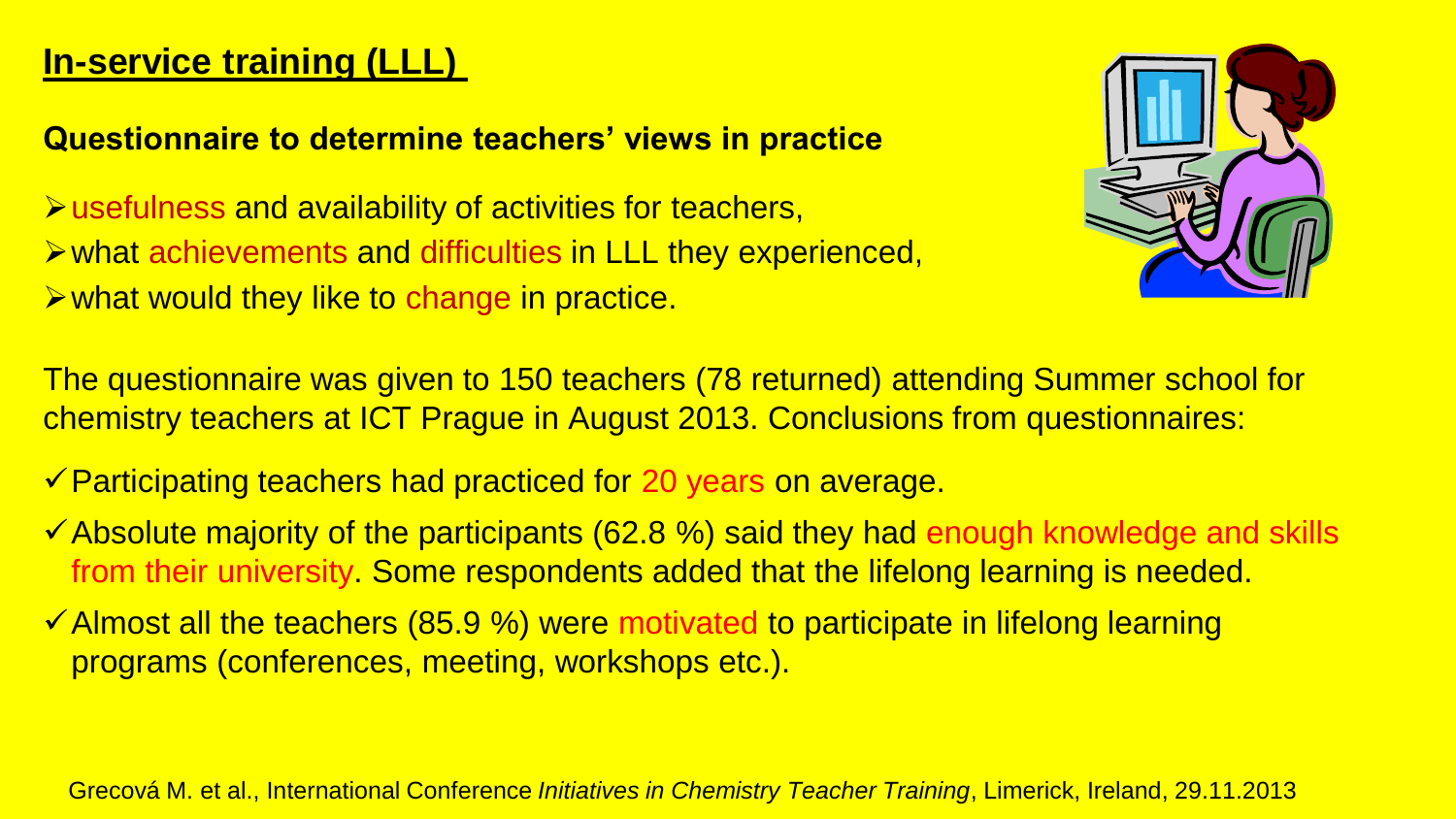$\checkmark$  Three quarters of the participating chemistry teachers (74.4 %) had enough information about ongoing trainings, meetings and workshops.

Some teachers had too much information about trainings, and 25 % did not have enough. The question is: did all the teachers try to search for information?

- $\checkmark$  The trainings were available for 73.1 % of teachers. Problems should be removed for the rest of teachers.
	- $\triangle$  The problems are: long journey, time press, etc.,
	- The main problem was lack of funding (for journey, course fee, remuneration for substitute teachers etc.),
	- $\cdot$  **Training time takes time to teach students.**
- $\checkmark$  Teachers are most interested in these topics:
	- o Chemistry all around us,
	- o Chemistry of everyday life,
	- o Chemistry in practice,
	- o Chemical experiments (legal, safe, interesting, modern).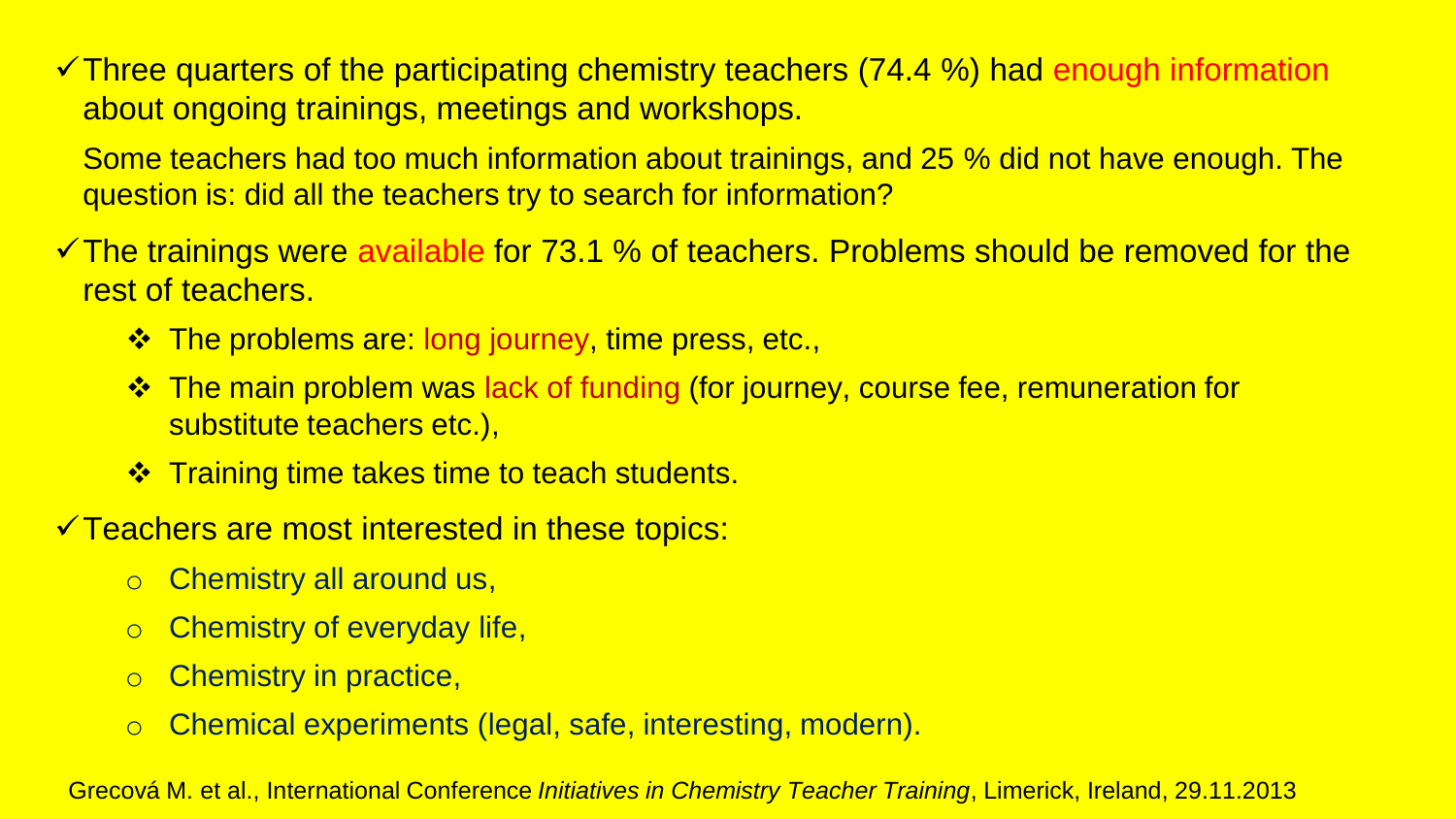#### **What is the biggest problem in teachers' practice?**

- Lack of funding leads to: poorly equipped laboratories, outdated classrooms, lack of chemicals, small wages, and unavailability of materials. Textbooks are outdated (with outdated terminology and information).
- **Lack of interconnection among science subjects.**
- **Time for educational process is not sufficient. There is not enough time for understanding,** repetition and practice of new information.
- **Laws restrict chemical experiments.**
- **Number of students is declining. The directors of prestigious schools have to accept less** motivated students. The level has been falling.
- **Morality of students is also problematical. Students are focusing on their personal benefits** and cheat. Communication with some parents is problematical as well.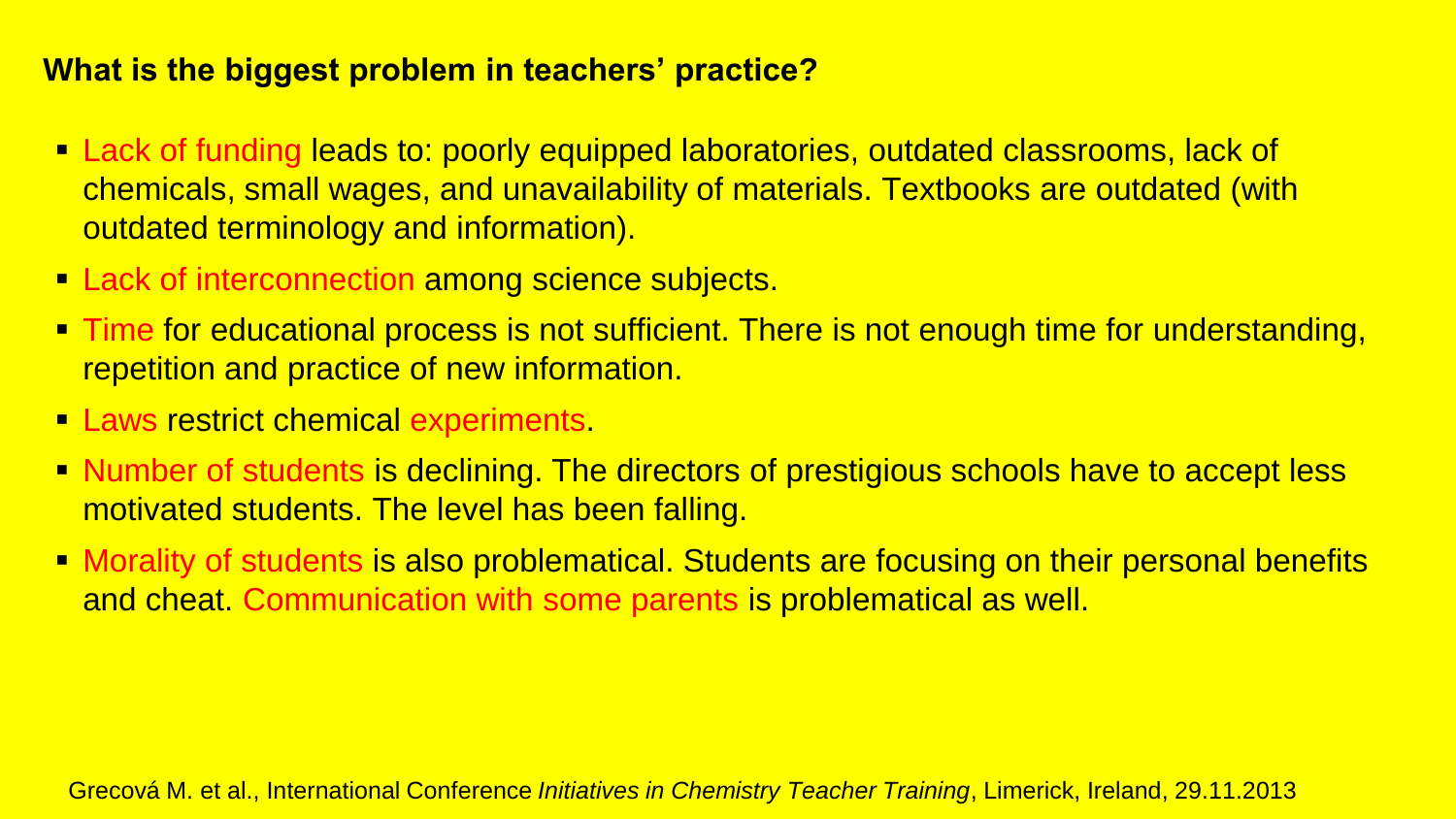#### **Possibilities to improve the current state**

- There are enough projects focused on lifelong learning of chemistry teachers.
- The Czech Republic participates in EU education programs regularly. The Ministry of Education, Youth and Sports tries to support these projects as much as possible. The National Agency unites these programs.

The results of this support are:

- 1) availability of information to all potential participants,
- 2) enhance transparency and coordination in the administration of programs,
- 3) the use of the experience gained from the implementation of programs,
- 4) effective and average use of financial and human resources.